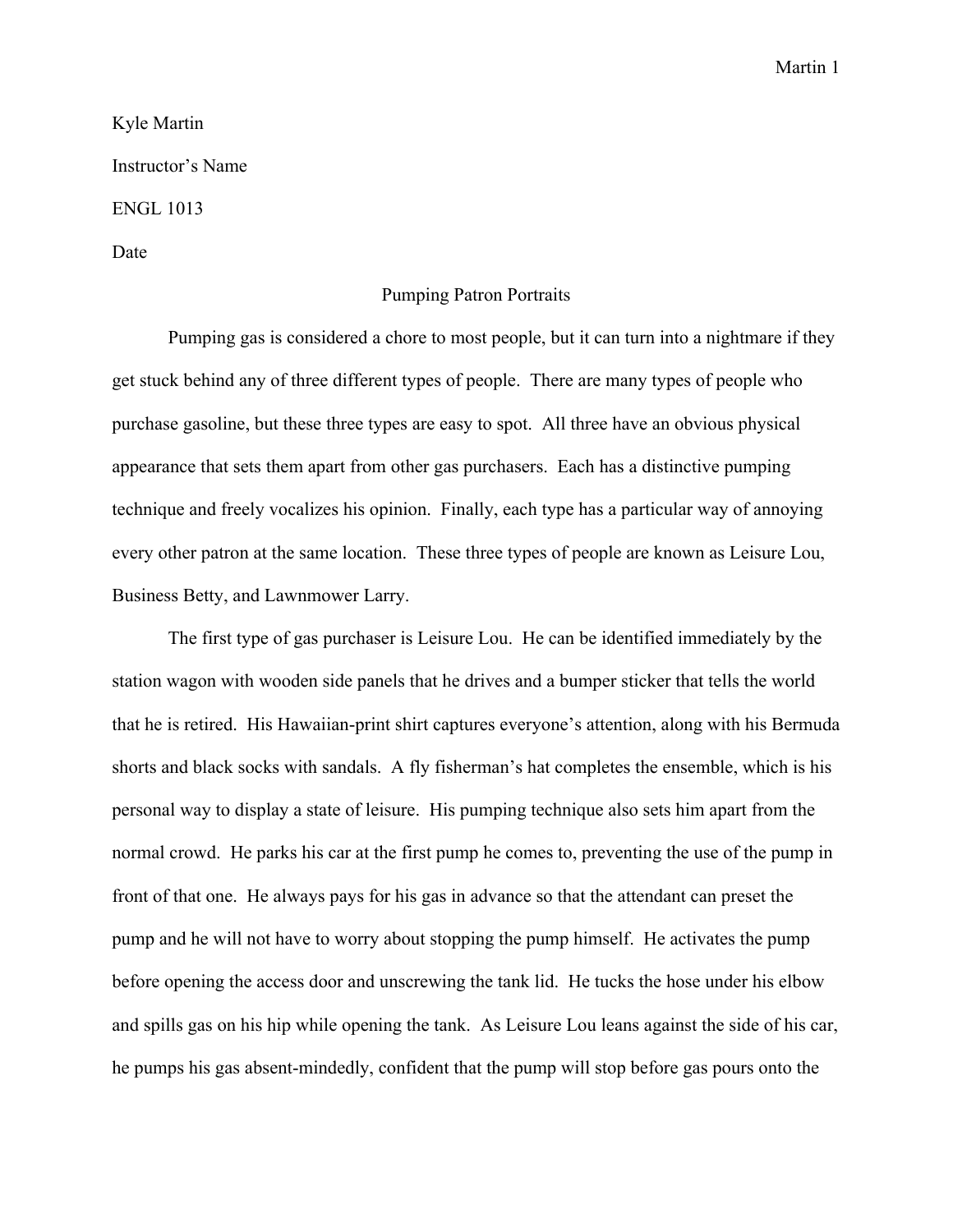Martin 2

ground. He whistles a melodic tune while pumping his gas, reinforcing his not-a-care-in-theworld attitude. Once the pump stops, he replaces the hose and screws on the tank lid but forgets to close the access door. After pumping his gas, he enters the convenience store, telling everyone the joys of retirement. Leisure Lou can be a tremendous annoyance. He blocks the use of two pumps while he performs a number of time-consuming tasks. First he browses through the store with no intention of making a purchase. Then he washes his car's windshield. Next he visits the restroom to wash his hands and look at the stain on his hip. Finally he walks his dog around the small patches of grass that serve as landscaping.

The second type of gas purchaser is Business Betty. Her physical appearance is also distinctive. She drives an economical imported car that has a lock on the access door in order for her to hide a spare key. She wears closed-toe pumps instead of a flirty sandal. Her skirt and blazer are of a classic line with no frills. Business Betty's pumping technique is equally distinctive. She unscrews the lid to her tank before removing the hose from the pump. She pumps her gas until the tank is nearly full and then slows the flow to prevent the gas from spewing from the tank. Next she turns off the pump and gives the handle a final squeeze to empty the hose. Finally, she replaces the nozzle, seals the tank, and closes the access door as if following written instructions. Now Business Betty's most telltale characteristic is voiced when she goes to the cashier and announces that she must have a legible receipt for her expenseaccount report while preaching about the economic virtues of owning an import. Finally, she distinguishes herself in a way that annoys anyone that happens to be in the vicinity. She spends more than her fair share of time at the cashier's counter. When the cashier announces the price, Business Betty has to double check the accuracy of the computed sale with her mentally calculated total. She then asks to borrow a calculator to check the gas mileage that she has